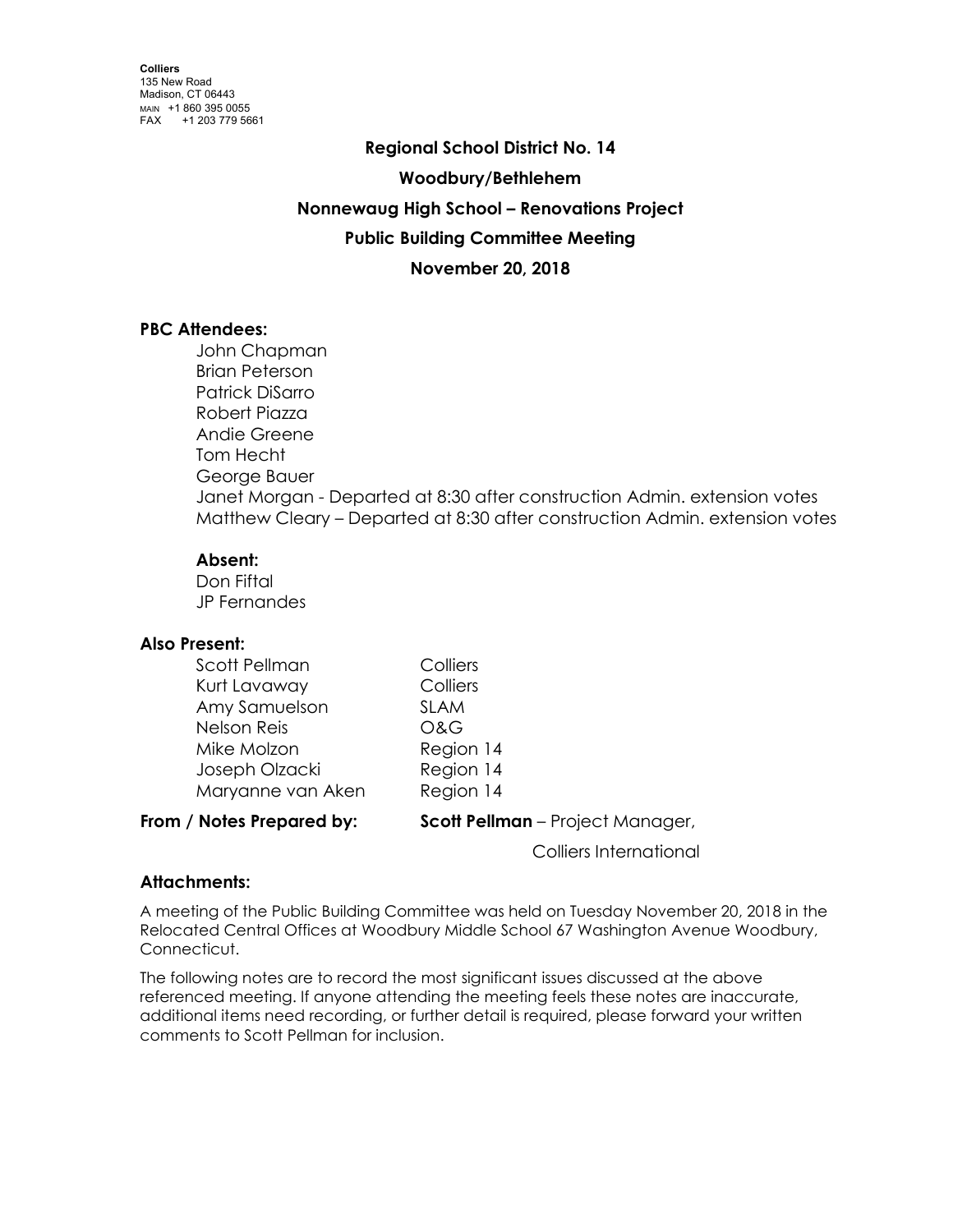- 1. Call to Order The meeting was called to order at 6:35pm.
- 2. Finance Report
	- **a.** State funding Scott Pellman noted that the second request for reimbursement was filed at the end of October.
- 3. OPM Report Scott Pellman reported on the following:
	- **a.** Project Update Phase 2 –

**Information package -** All committee members should have received an electronic copy of information that will be discussed this evening. There is a lot of information to review including a number of PCO's. The finance subcommittee met last Wednesday and reviewed payment application #15 along with the PCO's and contingency status log. To date the project has expended approximately \$288,000 in contingency funds with an additional \$870,542 identified as potential costs which include all of the potential add alternates and field upgrades. An updated Cash flow was also provided in the information packet along with a contingency status log with the potential field upgrades highlighted in red.

**Project update** – The project team, O&G, SLAM, Colliers and the administration continue to meet every other week at the OAC meetings which occur at 8:00am on Thursday mornings. The Construction team and Colliers continues to Work with the administration planning the next phase moves. The phasing plans have been revised slightly to reflect a move into phase 3B at the end of January. Updated phasing plans were provided this evening which show this change along with the creation of Phase 4A.1 and 5A.1. Phase 4A.1 delays the start of renovations to the first-floor classroom adjacent to the art room until April when the Music area will be complete allowing the heath class that is currently taught in that space to move to its final location by the cafeteria. Phase 5A.1 delayed the renovation of 3 second floor classrooms to the summer of 2019 in order to provide sufficient available academic classrooms for the spring semester. The final completion date for all of the academic areas remains unchanged at August 19, 2019.

**b.** Future Field change orders -

A spread sheet was provided that identified all of the costs associated with potential site improvements not currently part of the project along with a timeline for selecting the alternates. O&G requested a PCO for the additional track upgrades as well as the field logo. The field logo which includes the word "Chief" which was the preferred option of the administration came in at \$11,283, well below the estimated cost. The additional cost for Alternate S1. b.3 has increased because the timeline of 90 days for a contractor to hold their bids has been exceeded and they were not willing to hold the price due to oil escalations. The contractor has provided an updated PCO which is an increase of \$87,510 over the bid alternate.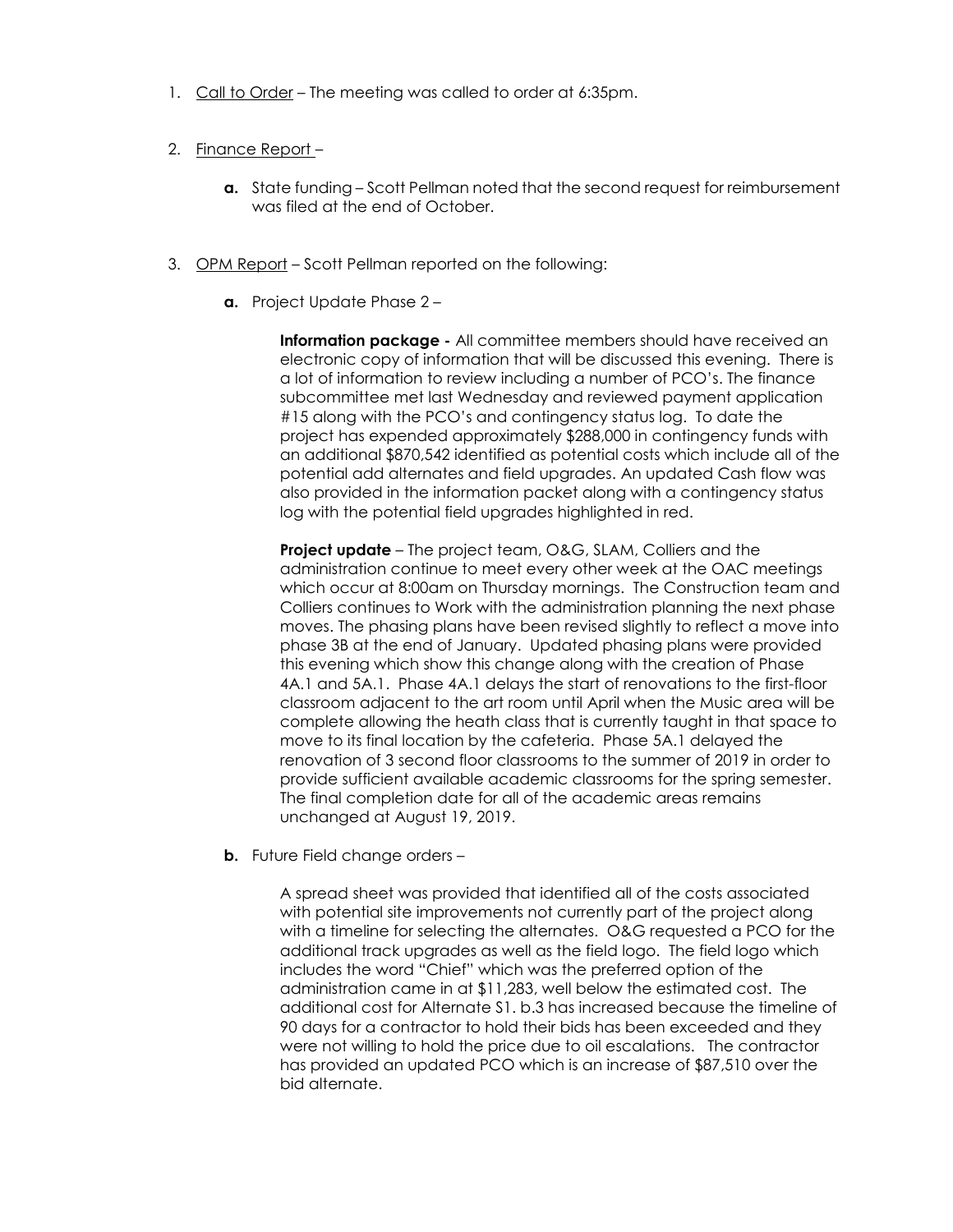Robert Piazza asked is the project could pursue a post tensioned concrete track bid, and if SLAM can review what would be required for a performance spec? Nelson Reis stated with a post tensioned track you would need the space over the synthetic field to compete the work. Andie Greene stated that you would need to pull up all of the existing drainage to install that type of track which would increase costs.

John Chapman asked SLAM and O&G to see what they can pull together to re-bid the track.

Similar to the track alternate the alternate for the two additional tennis courts has increased from what was bid. Nelson stated that the vender has additional costs and the site clearing would require re-mobilization. Richards has already brought the grade down to subgrade level. Alternate S2-2 for the two additional tennis courts has increased by \$59,761 due to the alternate being past the 90-day bid holding period along with additional coordination. O&G is vetting out the costs. Colliers will check with the State to see if they could still be accepted with a negotiated change order.

The soccer field renovations were discussed – O&G spoke to the subcontractor Liberty about the schedule and received PCO 80 for that work.

January is critical for making a decision on the tennis court back boards and baseball/softball field renovations, O&G is looking for action on the Field Logo and Soccer field this evening and will get info on the track resurfacing and additional tennis courts that have changed in cost.

#### **c.** PCO reviews –

The following PCO's have been reviewed by Colliers and SLAM and are being recommended for payment. A number of the PCO's reflect hourly tickets so it is important to get them approved promptly so they can be submitted to the State.

PCO – 067 – Operable panel at door 1061A-B - \$4,654 – This was the added door to the engineering room for robotics that was a PBC request.

PCO- 068 – Add data and floor boxes in business lab - \$5,338 – These floor boxes were not shown on the drawings and were required for the operation of the lab.

PCO- 069 – Regrading of the front bus loop - \$5,043 – There was an RFI that involved an existing hidden electrical vault that was a few inches below grade and was uncovered once excavation began. The grading in the island was revised to coordinate with the vault and some stair treads were eliminated and the radius was reduced requiring additional pavers. There was a credit provided for the treads that were eliminated and an add for the additional pavers.

PCO-070 – Rerouting of the sanitary line out of culinary - \$15,715 – The sanitary line could not be run out the front of the building as shown on the contact documents and had to be re-routed out to the loading dock. The work was completed under T&M tickets.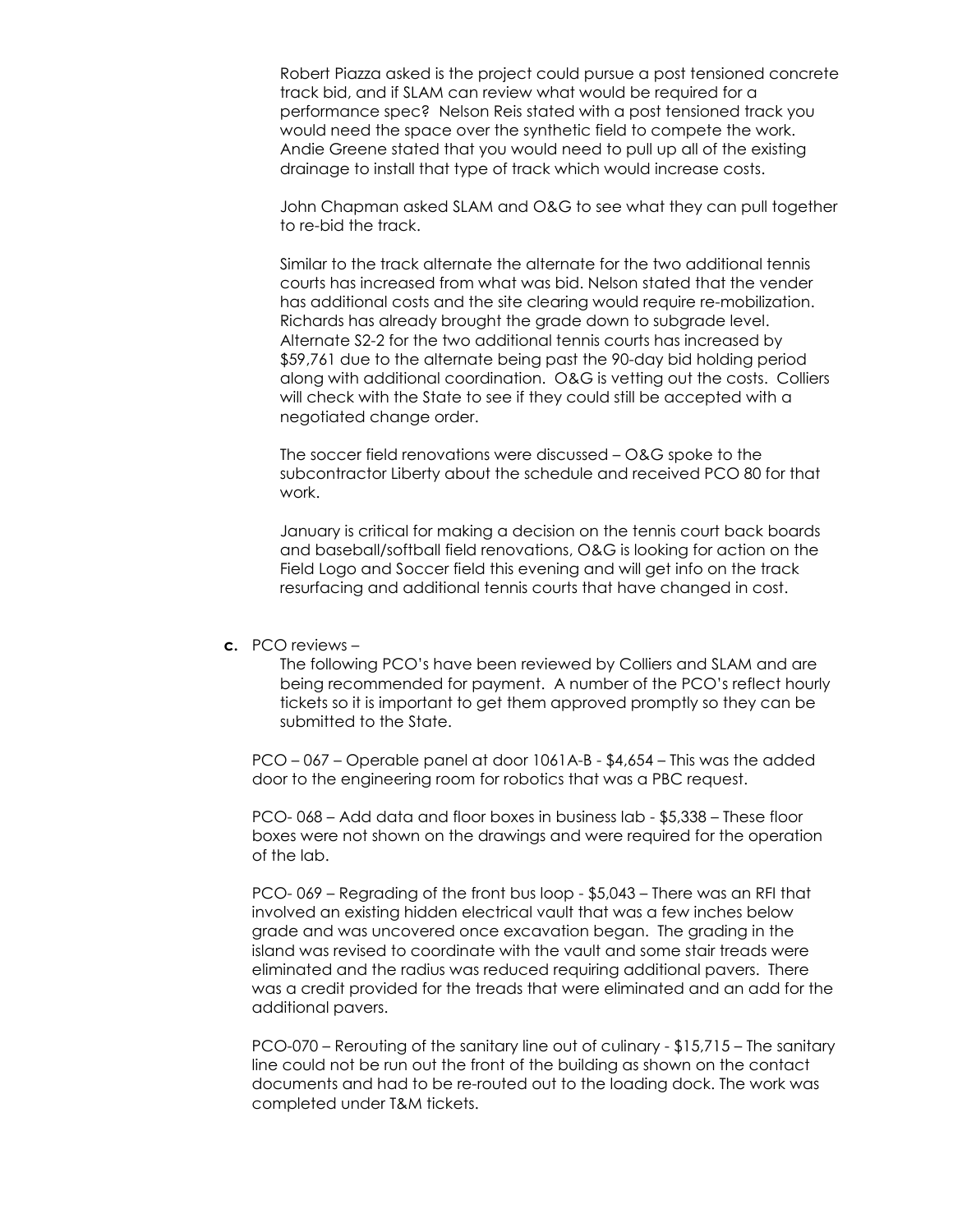PCO-071 – Replace additional drywall in the lower level - \$10,920 - Specifically when the old kitchen coolers were removed there was a significant amount of impacted drywall along with areas above the ceilings which were incomplete. George Bauer asked if any treatment was needed to the existing structure. Nelson Reis stated that the construction is metal studs so no treatment was required. The source of the water was the old coolers condensing against the drywall which has been eliminated with the new coolers. There will be one more change order in the lower level to address Central Office foundation walls that are currently uninsulated and will have to be insulated similar to the other lower level foundation walls.

PCO-072 – Relocation of water service to VoAg due to new canopy foundation conflicts - \$11,210. There was a temporary water line installed when the conflict was encountered and the temporary water line was permanently relocated due to the previously encountered conflict with the new canopy footings.

PCO-073 – Raise grades along terrace retaining walls per building official citation to address code - \$4,454 – Janet Morgan stated that the right side of the patio will still need a guard rail near the loading dock. Nelson Reis stated that O&G's plan is to add a retaining wall on the loading dock side, this will be reviewed with Janet and Gary. The PCO covers the addition of soil only.

PCO-077 – Is the cost to add the Nonnewaug Chiefs logo to synthetic field - \$11,283.

PCO – 078 – Is for the coring of holes in existing exterior foundation of the demolished stairway that ran under the building to provide drainage - \$2,944. The old stair that ran under the building was cut off and buried however the existing lower area would have created a concrete bathtub that would hold water so drainage holes and gravel were added to allow it to drain properly before it was backfilled.

PCO-079 – Connection of rain leader to VoAg building - \$1,490. This involved connecting an existing rain leader to the new storm drainage system.

PCO-080 – Renovation of soccer field #2 - \$35,657 This change was enacted prior to any work starting so the credit was fully realized and the approach was more cost effective to renovate the fields in a similar method to the football fields.

Bob Piazza asked if the project really needs to renovate the soccer field. The response was that you need both the football and soccer fields. There are 4 soccer teams and a football team and all fields are used to capacity. John Chapman stated that the seeding and re-grading approach that was bid does not work for restoring the fields the way we want to so we need to approve the upgraded restoration.

**John Chapman made a motion that the public building committee approve PCO – 067 dated 11/6/2018 for a total of \$4,654 for the operable panel at door 1061A-B - Seconded by Andie Greene – Discussions – None - All in favor - Unanimous**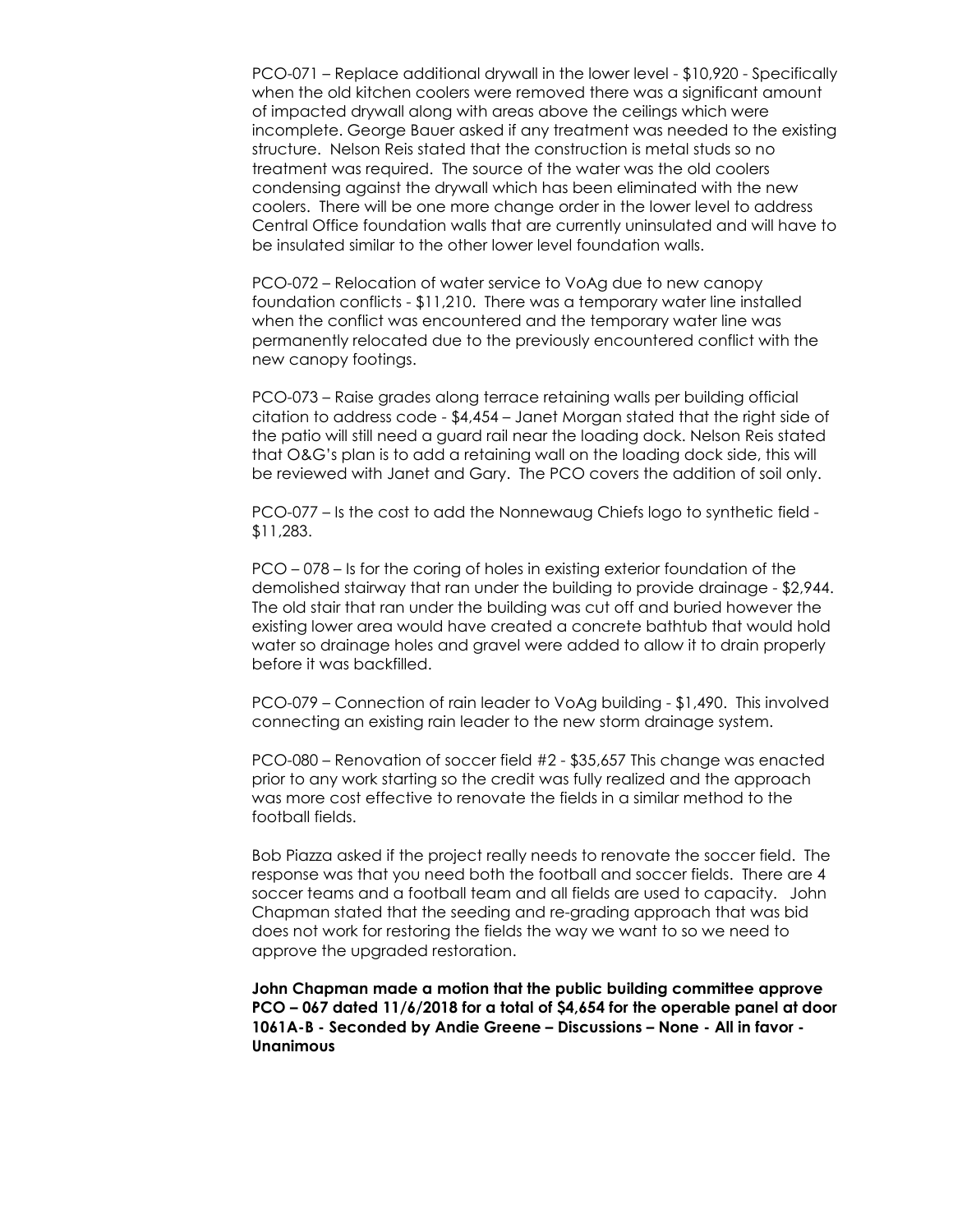**John Chapman made a motion that the public building committee approve PCO – 068 dated 11/7/2018 for a total of \$5,338 for additional data and floor boxes in business lab. Seconded by Andie Greene – Discussions – None - All in favor - Unanimous**

**John Chapman made a motion that the public building committee approve PCO – 069 dated 11/7/2018 for a total of \$5,043 for regrading of the front bus loop. Seconded by Andie Greene – Discussions – None - All in favor - Unanimous**

**John Chapman made a motion that the public building committee approve PCO – 070 dated 11/7/2018 for a total of \$15,715 for rerouting of the sanitary line out of culinary. Seconded by Andie Greene – Discussions – None - All in favor - Unanimous**

**John Chapman made a motion that the public building committee approve PCO – 071 dated 11/12/2018 for a total of \$10,920 for the replacement of additional drywall in the lower level E kitchen and cafeteria. Seconded by Andie Greene – Discussions – None - All in favor - Unanimous**

**John Chapman made a motion that the public building committee approve PCO – 072 dated 11/12/2018 for a total of \$11,210 for the relocation of the water service to the existing VoAg building due to new foundation conflicts. Seconded by Andie Greene – Discussions – None - All in favor - Unanimous**

**John Chapman made a motion that the public building committee approve PCO – 073 dated 11/12/2018 for a total of \$4,454 for raising the grades along the terrace retaining wall per the building official request to address fall protection. Seconded by Andie Greene – Discussions – None - All in favor - Unanimous**

**John Chapman made a motion that the public building committee approve PCO – 077 dated 11/12/2018 for a total of \$11,283 for addition of the Nonnewaug Logo to the new synthetic field. Seconded by Andie Greene – Discussions – None - All in favor - Unanimous**

**John Chapman made a motion that the public building committee approve PCO – 078 dated 11/12/2018 for a total of \$2,944 for the coring of holes through the existing foundation to provide drainage. Seconded by Andie Greene – Discussions – None - All in favor - Unanimous**

**John Chapman made a motion that the public building committee approve PCO – 079 dated 11/12/2018 for a total of \$1,490 to connect the existing rain leader at the VoAg building to the new DMH. Seconded by Andie Greene – Discussions – None - All in favor - Unanimous**

**John Chapman made a motion that the public building committee approve PCO – 080 dated 11/16/2018 for a total of \$35,657 to renovate soccer field #2. Seconded by Andie Greene – Discussions – None - All in favor - Unanimous**

**d.** Construction Administration Contract extension for Colliers and SLAM –

John Chapman introduced the proposal to extend the construction administration services to cover the entire construction period which is longer than was anticipated in the architects and owners project managers RFP's. When the RFP's were created the Region had hoped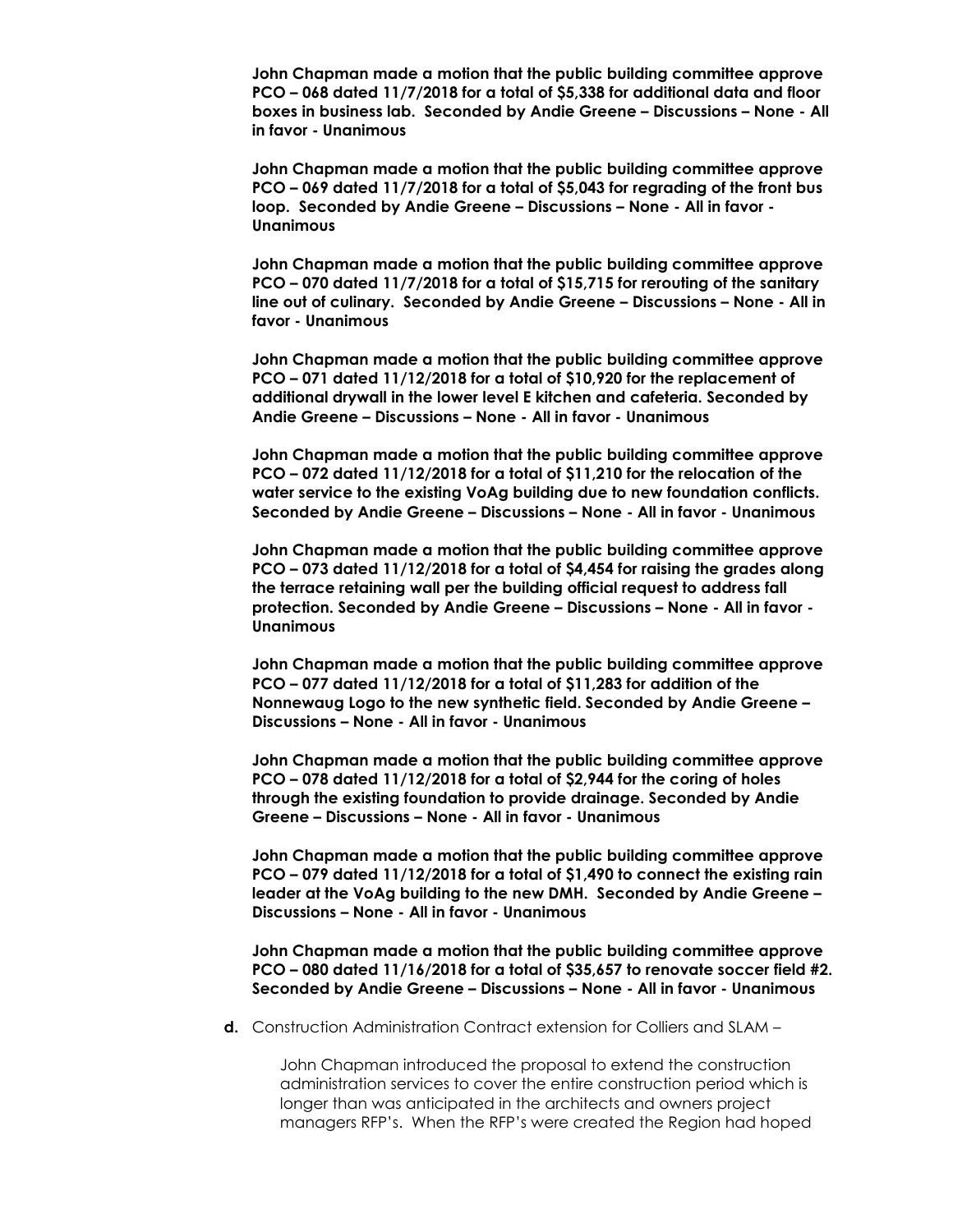that the schedule could be compressed more. As professional services go it is billable time.

Bob Piazza stated that the numbers are enormous. John Chapman noted that looking at the burn rate the costs will be similar. Bob Piazza stated that shop drawings are 90% complete and there should have been more personnel required by the architect in the past.

Amy Samuelson stated that they were aware that the schedule was too tight when they bid the job. Kurt Lavaway noted that there are two separate motions and that the proposals are structed differently and believes that each should be reviewed separately and questions answered so the committee can understand what they are voting on.

As a response to the finance subcommittee review of a previous proposal in late spring Kurt Lavaway changed the construction administration proposal from Colliers from a lump sum to hourly NTE. Kurt noted that if we extended with a lump sum it would have been more expensive, we reduced the amount of time that we allocated through the project from 4 days a week to 3 days a week for the field oversight and if less hours are used, they will not be billed.

Bob Piazza asked about the billing rates, Kurt Lavaway noted that Colliers rates increase approx. 4% per year.

Bob Piazza asked why they don't see all of the invoices each month. All invoices except Colliers are reviewed by Colliers and go to Wayne McAlister and they are based on contracts previously approved by the committee.

Discussions took place on the number of months and Fee and a look at the additional time on a T&M basis which will be tailored down. The original contract values for both Colliers and SLAM's contracts were discussed. The planned amounts were reviewed and it was noted that the project changed significantly from the original intent, the project has evolved.

John Chapman asked what the typical back up will be for hourly billing. Kurt Lavaway responded that the time sheets will be submitted with actual hours and with descriptions of the work performed. It was noted that the building committee did not focus on the soft costs but the project has been carrying those costs all along and what has been spent to date as a percentage of soft costs to construction costs has been very lean compared to other projects.

Andie Green spoke about avoiding problems in the field and that it is an advantage of having as many eyes on the project as possible to avoid issues.

John Chapman requested a Ratio of Fees to the budget what the costs are for both Colliers and SLAM. Show the committee what we are running with soft costs. What the amount of time being spent moving forward. Can we move forward and approve the T&M and will review the time spent.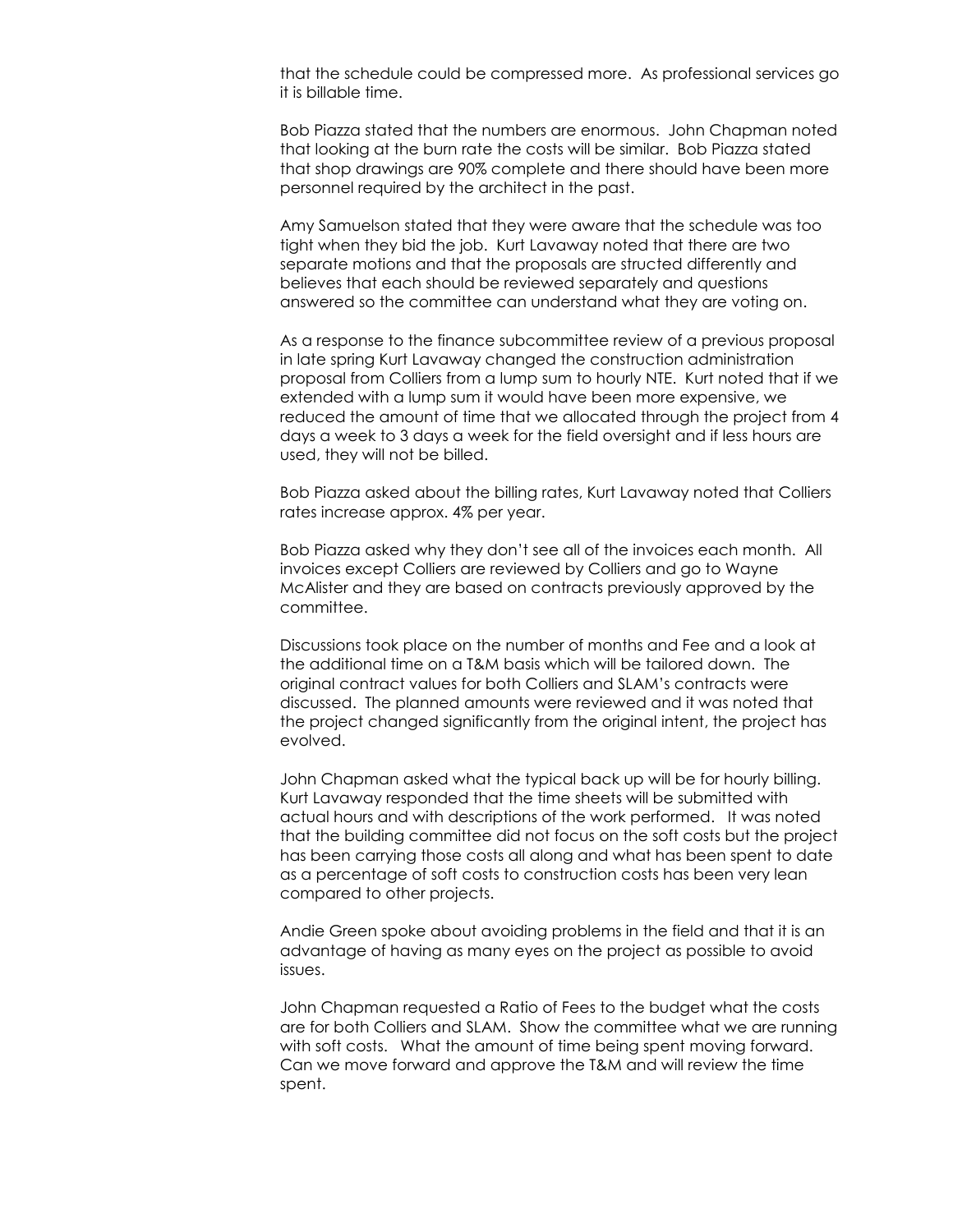Robert Piazza asked for a review of the updated hourly rates.

Kurt Lavaway noted that the proposal includes coordination with the State audit.

John Chapman requested that Amy Samuelson review the SLAM proposal with the committee.

Amy stated that her contract was written to extend their current contract, architects Fees are front end loaded and they allocate about 20% to 25% of the total Fee for CA work. The vast majority of the services are complete in the overall contract. The contract is very specific and lists the number of meetings the architect and engineers will attend and it assumes bi – weekly OAC meetings. There is a separate close out Fee in the contract and that will remain unchanged. At Colliers request the proposal was reduced \$2,500 a month to reflect the current burn rate and the proposal includes MEP, Structural, IT, Civil Engineering and FF&E design and installation.

John Chapman asked when we submit invoices what is the back-up for the architects Fee. Amy noted that It's a lump sum percentage with the CA Fee and additional services and expense information is provided.

Robert Piazza asked if the contract included a design for an addition. Kurt Lavaway described how the project was realigned to get renovation status and how it addressed the delays and that the ed spec scope was incorporated into the project by the design team.

**John Chapman made a motion that the public building committee approve Colliers additional Fee proposal dated October 5, 2018 not to Exceed T&M \$354,700 as itemized on Exhibit I. Seconded by Andie – Discussion – John requested that Colliers provide monthly requisitions with back up and review unit costs. - All in Favor - John Chapman, Brian Peterson, Patrick DiSarro, Andie Greene, Tom Hecht, George Bauer, Janet Morgan, Matthew Cleary - Opposed Robert Piazza.**

**John Chapman made a motion that the public building committee approve the SLAM letter dated November 14, 2018 and AIA document G802 for additional services totaling \$438,000 for additional construction oversight along with \$5,000 in additional reimbursables. Seconded by Andie Greene - Discussions – none – All in Favor - John Chapman, Brian Peterson, Patrick DiSarro, Andie Greene, Tom Hecht, George Bauer, Janet Morgan, Matthew Cleary - Opposed Robert Piazza.**

Before departing at 8:30pm Janet Morgan asked if the schools opening day needed to be pushed past Labor Day. Nelson Reis from O&G stated that they would be finished by August 19, 2019 as scheduled for the academic portion of the project. Kurt Lavaway stated that as long as O&G is complete and they can install furniture ahead of time the start date should not need to move past Labor Day

**e.** Final Technology contract approvals.

The final three technology packages have been bid which included, digital signage that is installed throughout the building, auditorium projection and controls and equipment for the video production lab. The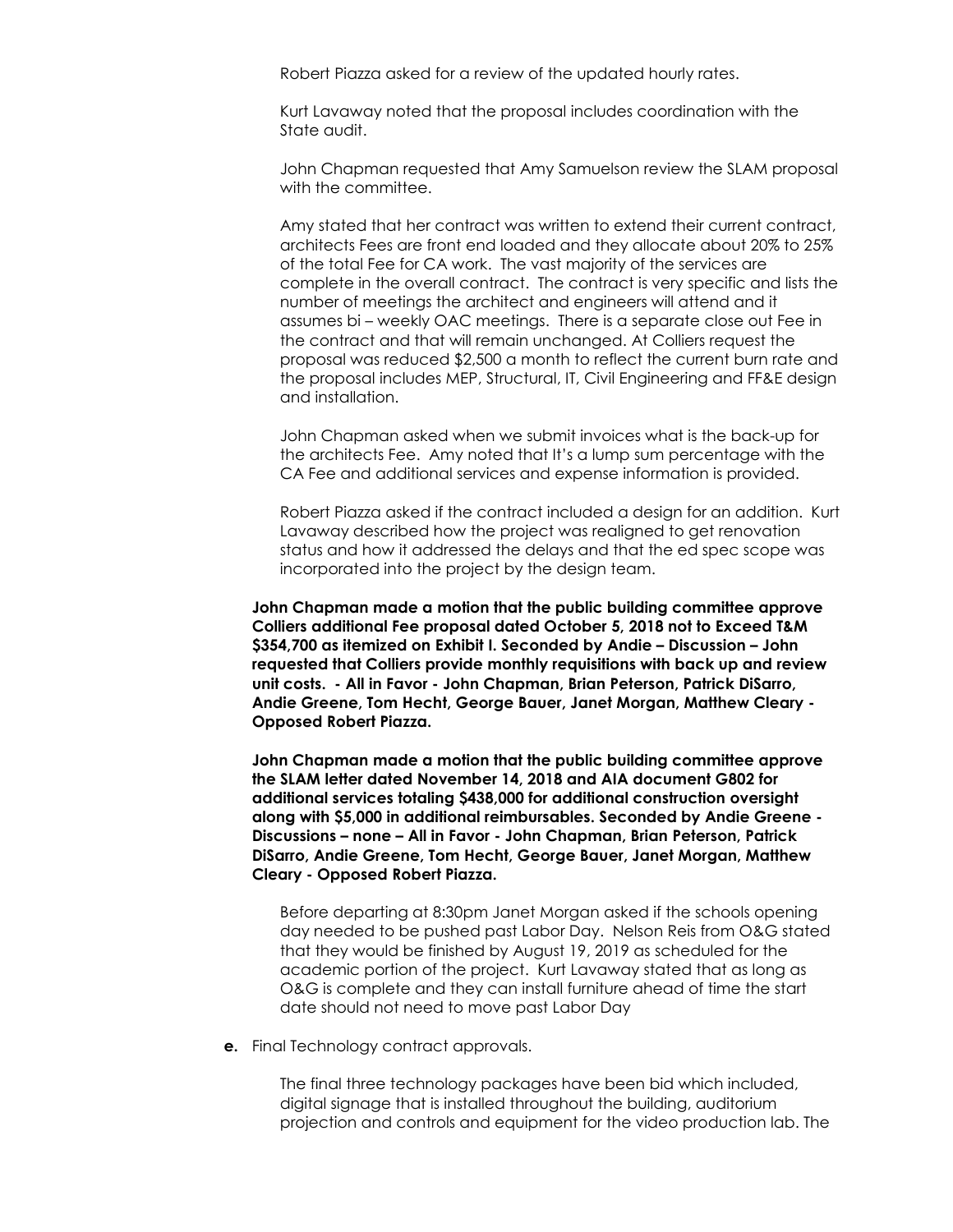total of all three came in \$12,768 under the estimated budget and need approval this evening because they are required for the next phase of construction.

Digital Signage – 23,840.77

Auditorium projection and controls - \$76,086.2

Video Production Lab – 55, 275.

**John Chapman made a motion that the public building committee approve Valley Communication Systems proposal dated 11/19/2018 for a total of \$23,840.77 for materials and installation of the digital signage. Seconded by Andie G - Discussions none - All in favor – Unanimous (Janet Morgan and Matthew Cleary were not present)**

**John Chapman made a motion that the public building committee approve Valley Communication Systems proposal dated 11/19/2018 for a total of \$76,086.20 for materials and installation of the auditorium projector, controls and screen. Seconded by Andie G - Discussions none - All in favor – Unanimous (Janet Morgan and Matthew Cleary were not present)**

**John Chapman made a motion that the public building committee approve the Apple Inc education price quote dated October 26, 2018 for a total of \$55,275 for the video production lab equipment. Seconded by Andie G - Discussions none - All in favor – Unanimous (Janet Morgan and Matthew Cleary were not present)**

- 4. Architects progress update Amy Samuelson
	- **a.** The design team has been working closely with Colliers and O&G, Amy will be speaking with Colliers to see if any of the recent design requests from the administration should be incorporated into the project. Amy understands that the changes are important to the administrators and some of the changes are a product of needs and some are preferences. There were two business labs in the project but there is only one teacher who teaches this course currently so the administration is requesting that the second room be revised and the space reallocated. This change should be priced. The administration requested that the school store be moved to the second floor as part of the business lab suite. The business lab that would be eliminated would become a standard classroom. There are also design changes requested in the Art room, Doug Goulet was at the meeting representing Colliers. There is a meeting requested to review the auditorium design with the superintendent that will be coordinated next week.

Colliers will coordinate with the design team to identify design costs and schedule impacts and will bring that to the committee.

- 5. Construction Manager Update Nelson Reis Project Manager
	- **a. Phase 2 –** Nelson provided a report on construction progress. O&G is coordinating construction issues and changes and modifying the schedule as presented earlier. O&G is also accommodating changes that can be made without effecting cost and schedule, for example, a change was incorporated to the Art room sinks. PCO #74, the work will be verified by SLAM. The contractor is coming up with a cost-effective way to replace one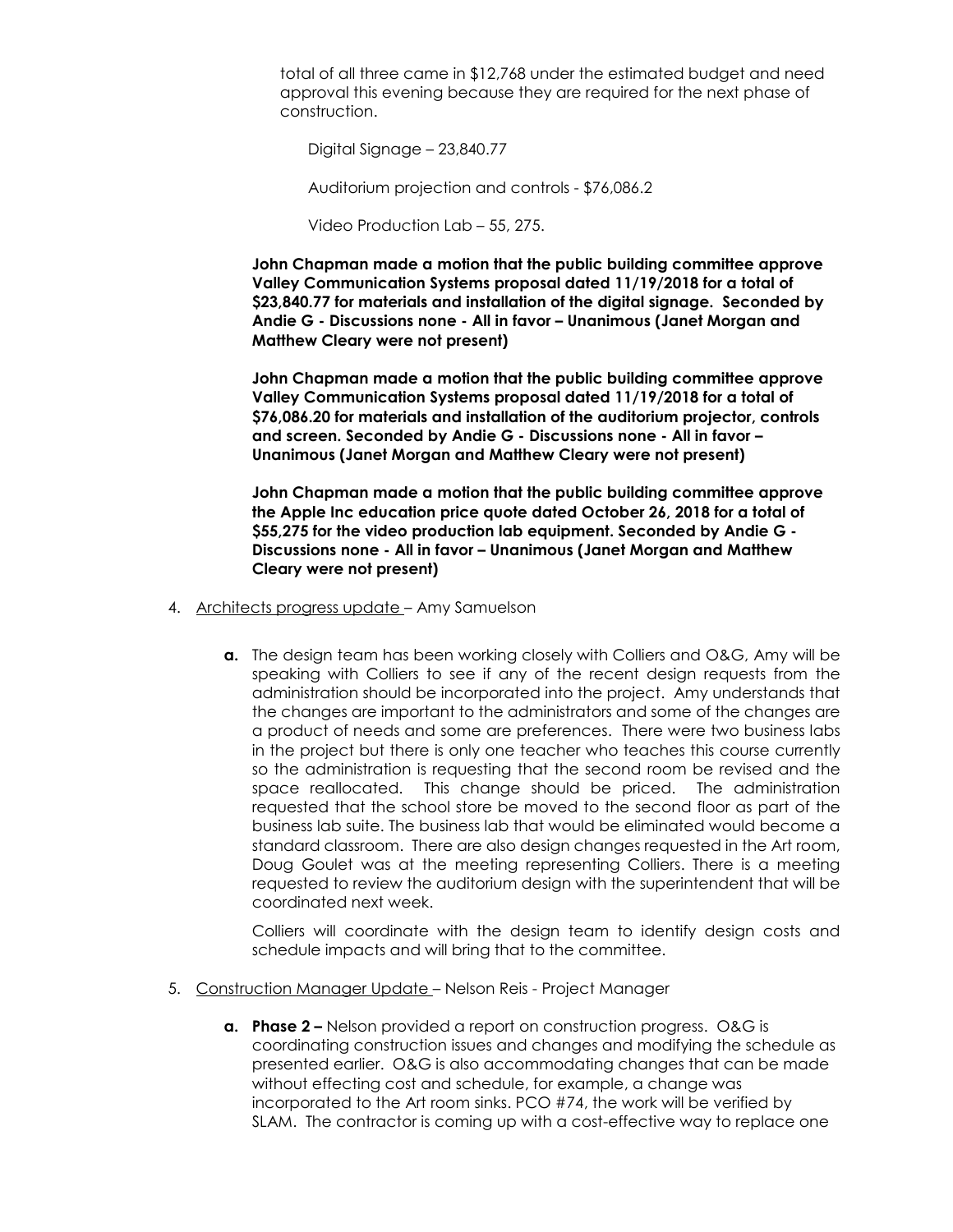or two of the drywells with H20 units. Once the proposal has been developed it will have to be coordinated with DEEP. Colliers will coordinate with SLAM.

We need a qualified individual to review the existing structures, a proposal is needed for a qualified engineer.

CM allowances are at 23% and we are in good shape with the GMP allowances. The project is scheduled to install the binder paving course in the unpaved areas by the gymnasium tomorrow but the weather may impact the installation. All 3 boilers are up and running, the loading dock is being rebuilt. There were 3 crane picks over the weekend that had to deal with snow for placement of the DOAS. Most of the mechanical equipment is on site, the head-end rooms are being coordinated with Phil Pagano. There are some photos included in the report. The staging has been installed for the auditorium ceiling installation. All work was stopped for the Veteran's Day observation and the school received a lot of positive feedback. There are one- or two-days next week where the paving could be completed, O&G takes infrared readings of the ground temperature to ensure it is compliance with the specifications.

The work completed to date is at approximately 47% of the project total.

**John Chapman made a motion that the public building committee approve the O&G Pay Application No 15 for the period from October 1 to October 31, 2018 in the amount of \$2,285,341.28 Seconded by Andie G – Discussions none - All in favor – Unanimous (Janet Morgan and Matthew Cleary were not present)**

#### 6. Other Business

Patrick DiSarro wanted to get field lighting and bleachers into the discussions. Kurt noted that O&G will be on site through Mach of 2020, the lights could be done separately and the funds may be available at the end of the project. The committee was cautioned to get through the demolition of phase 4 to see where they stand with contingency funds. The Town may have input on future lighting and impact to neighbors although the neighbors are not close. Zoning may need to be consulted as well.

What has been cut out and not placed back in was power to certain areas of the fields. Power has been run to the concession building. Andie Greene has a sketch for additional power. Amy believes that some of that may have been provided. The dug outs may not have power for pitching machines. Andie will forward the sketch and SLAM will review what has been included and what we own. There may be a need to add padding to the fencing in some areas. Declan should be consulted.

The committee should consider adding conduit for future electric vehicle charging stations. Amy Samuelson stated that the budget for a double head unit is approximately \$7,500 and you would need to add a sub panel in the building that would be additional cost above and beyond the unit.

George Bauer wanted to know if the synthetic field is being lined for Lacrosse. Amy stated that the field will be lined for Football, Soccer and Field Hockey. You might need netting around the field if Lacrosse is played. Additional lines can always be painted.